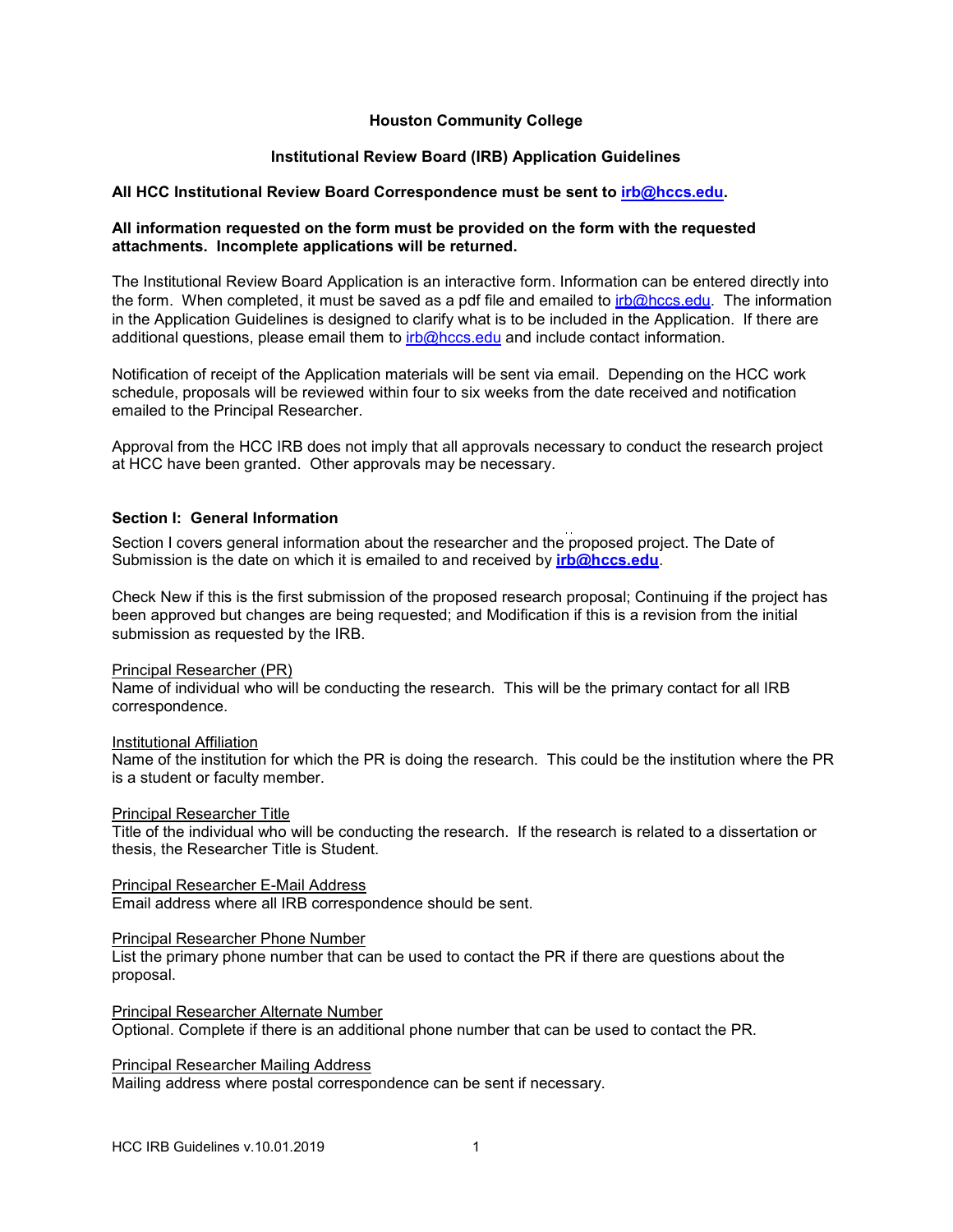### Co-Researcher/Dissertation Chair/Faculty

Co-Researcher: Provide information on other researchers who are directly involved in the proposed project and/or may have access to any individually identifiable information/data to be collected

Dissertation Chair/Faculty: Required for research related to the completion of a degree or course work. Dissertation Chair or other faculty contact information is required for all proposals related to a dissertation, candidacy project, thesis or other education-related project in which a student is a Primary Researcher. Include the name(s) of the Chair or faculty members over-seeing the research.

If necessary, this information can be provided as an attachment.

#### Institutional Affiliation

Name of the institution of the Co-Researcher/Dissertation Chair/Faculty.

### **Title**

Title of the Co-Researcher/Dissertation Chair/Faculty.

#### E-mail Address

Email address where the Co-Researcher/Dissertation Chair/Faculty can be contacted if necessary.

#### Phone Number

Phone number where the Co-Researcher/Dissertation Chair/Faculty can be contacted if necessary.

### Date HCC IRB Proposal Reviewed by Chair

Required only for projects on which the principal researcher is a student. Provide the date on which the HCC IRB proposal was reviewed by the PR's dissertation chair or faculty overseeing the research.

#### Project Title

Provide a project title that will be used as a reference name for the project. This can be the title of the dissertation.

#### Reason for Research

List the reason the research is being proposed. If the research is related to a dissertation, state Dissertation. Note if the research is grant-related.

#### Proposed Start Date

Date on which it is proposed that research begin.

#### Proposed End Date

Date on which it is proposed that research end, typically less than 12 months.

#### Proposed HCC Location(s) for Research

List the HCC campuses or facilities that have been identified where the research will occur.

#### HCC Liaison (if applicable)

List the name(s) and title(s) of any HCC employees the PR will be working with to assist with logistics related to the research. While PRs are responsible for coordinating the project, it is suggested that PRs who are not affiliated with HCC identify a liaison to assist them. This is often someone at the location where the research will occur or the Dean or Chair of the discipline where students or faculty will be research subjects. Liaison must be contacted prior to the submission of the IRB Application.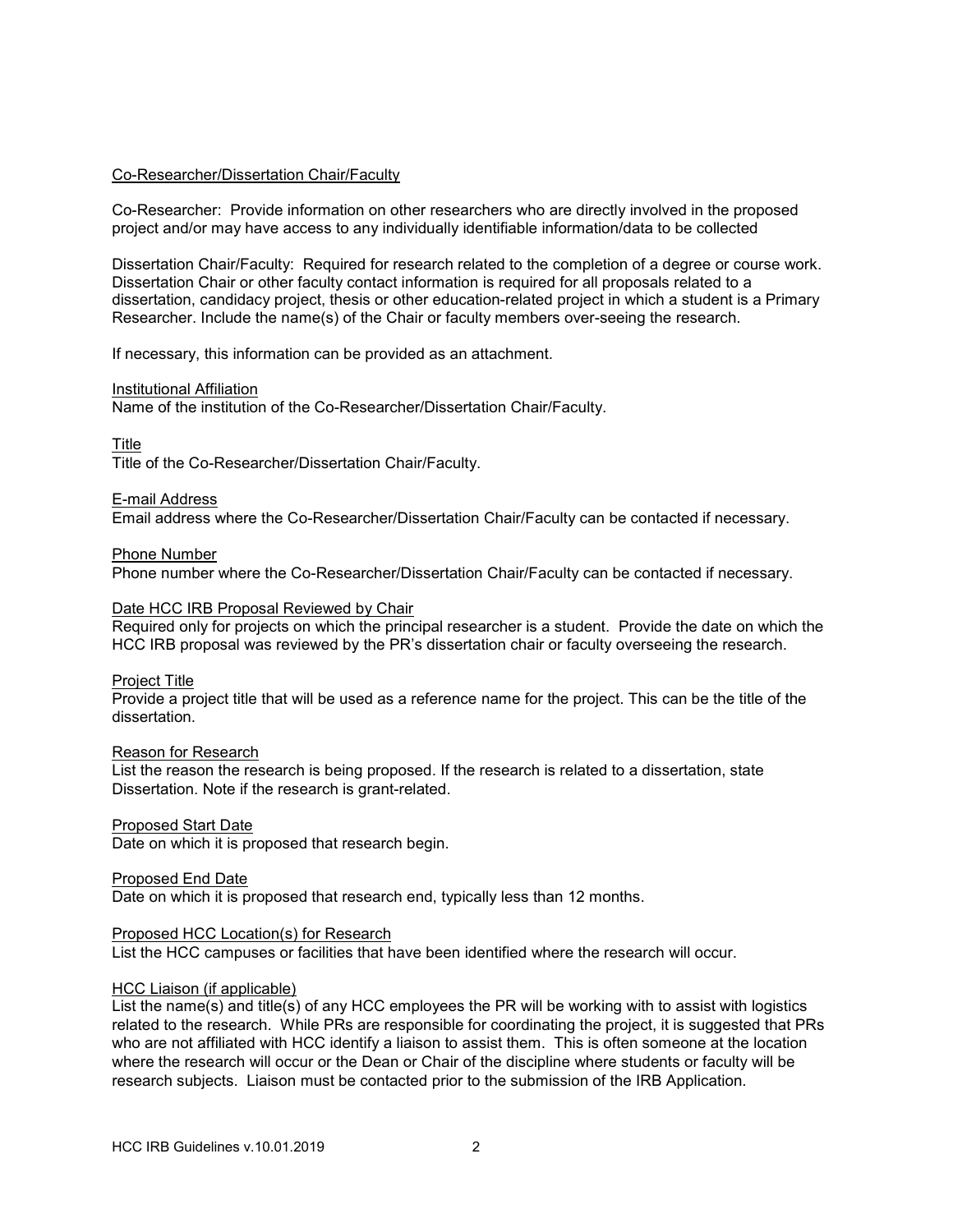Note that the HCC Office of General Counsel has determined that HCC resources cannot be used to support third party research.

HCC Liaison email (if applicable)

Provide the email of the HCC Liaison, as applicable.

Principal Researcher's verification of Human Subjects Training (attach copy of certificate). All PRs involved in research projects involving human subjects must complete training that has been approved by a federal agency. This is the responsibility of the researcher and is often sponsored by the affiliated institution. For independent researchers, training can be obtained from any provider.

Possible providers include:

Protecting Human Research Participants (PHRP) Online Training <https://phrptraining.com/#!/>

CITI Human Subjects Research (HSR) <https://about.citiprogram.org/en/series/human-subjects-research-hsr/>

Type

Provide the name of the training provider used

Date Completed Provide the date the training was completed.

# **Section II: Overview Questions**

Section II is a list of questions that will assist the IRB members in making a determination (1) if the project is considered to be research according to the Federal guidelines and (2) the complexity level of the review process.

Check either Yes or No for each question.

Responses must be supported by information provided in Section III.

# **Section III: Description of the ResearchStudy**

Section III focuses on the project itself and will assist the IRB members in understanding the proposed research project and in determining how the Principle Researcher will address key issues related to the protection of human subjects. Responses must be clear and complete.

Use language appropriate for HCC's IRB members outside of the field of study. Explain and/or define any acronyms or abbreviations used. Avoid cutting and pasting from other documents, including funding proposals, online materials, master's thesis, or doctoral dissertation proposals.

Note that the HCC Office of General Counsel has determined that HCC resources cannot be used to support third party research.

# Item 1 PURPOSE OF THE STUDY

In one or two paragraphs, summarize the objectives of the research. Language should be appropriate for people outside of the field of study. If any technical language is used, it must be defined or explained. Do not cut and paste from long, complex sources, including dissertation or grant proposals.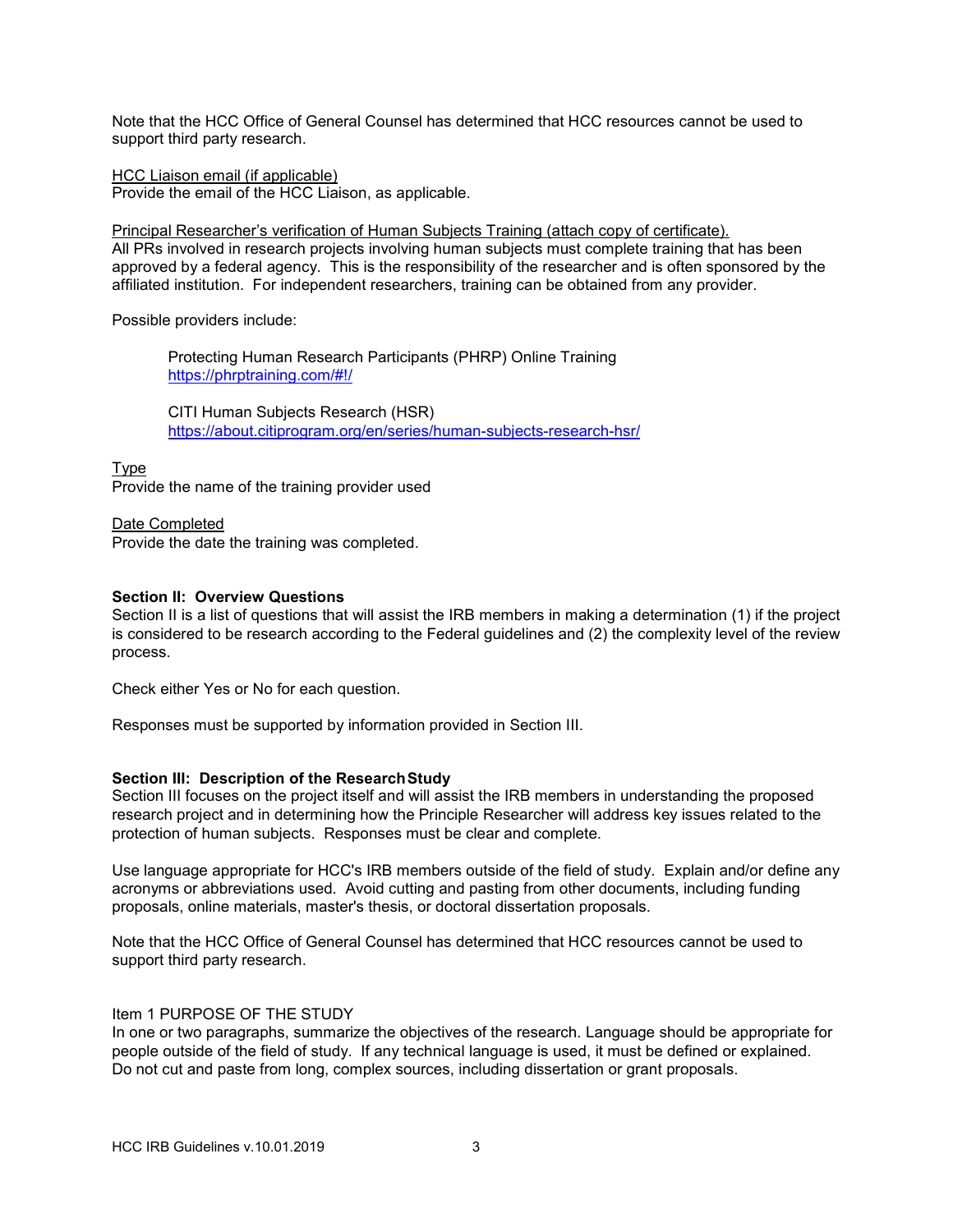# Item 2 RESEARCH QUESTION

The proposed project must meet the federal definition of research. Briefly state the hypotheses and research questions to be studied. Explain any technical terminology that is specific to the field of study.

#### Item 3 RECRUITMENT OF SUBJECTS

- A. Explain who the subjects will be. Subjects include any HCC data sets that will be used.
- B. Indicate the number of subjects to be identified or recruited.
- C. Explain the process and procedures for identifying or recruiting subjects.
- D. Define any involvement of HCC faculty or staff that will be needed.
- E. Include as attachments samples of recruitment flyers or similar documents that will be used. *HCC Office of General Counsel prohibits the use of HCC student emails for third party research*.

### Item 4 PROCEDURES AND DATA COLLECTION

All data collection and analysis are subject to the legal and procedural requirements of Houston Community College and other local, state and federal regulations.

*For certain types of data, it may be necessary to request through the HCC General Counsel's Office. Information is located at this url: <https://www.hccs.edu/departments/general-counsel/> This is the responsibility of the Principal Researcher.*

A. Describe the research procedures to be used, especially any experimental and interventional procedures (interviews, surveys, focus groups, observations, review of existing records, etc.).

Provide detailed descriptions of any HCC data that will be accessed, including the data type, sources, and methods of obtaining the data.

- B. Indicate if any direct contact with subjects is planned.
- C. Describe and provide copies of any survey instruments, including questions that may be asked as part of an interview process. If applicable, a copy of the questions as approved by the PR's affiliated institution must be included as part of this application. Use of class time of students is discouraged. If direct observation, describe the processes to be employed.
- D. Estimate how much time will be required of each subject.

#### Item 5 INFORMED CONSENT

Informed Consent is required for research projects that involve students and/or employees involved in interviews, surveys, focus groups, observation etc.as delineated in the Common Rule and Federal guidelines.

- A. Indicate it Informed Consent is required
- B. If Informed Consent is not to be obtained, explain the reasons it is not required.
- C. Explain how informed consent will be obtained.
- D. Provide as an attachment a copy of the Informed Consent Form to be signed by the participants. If applicable, this form should be reviewed and approved by the PR's Affiliated Institution listed in Section I.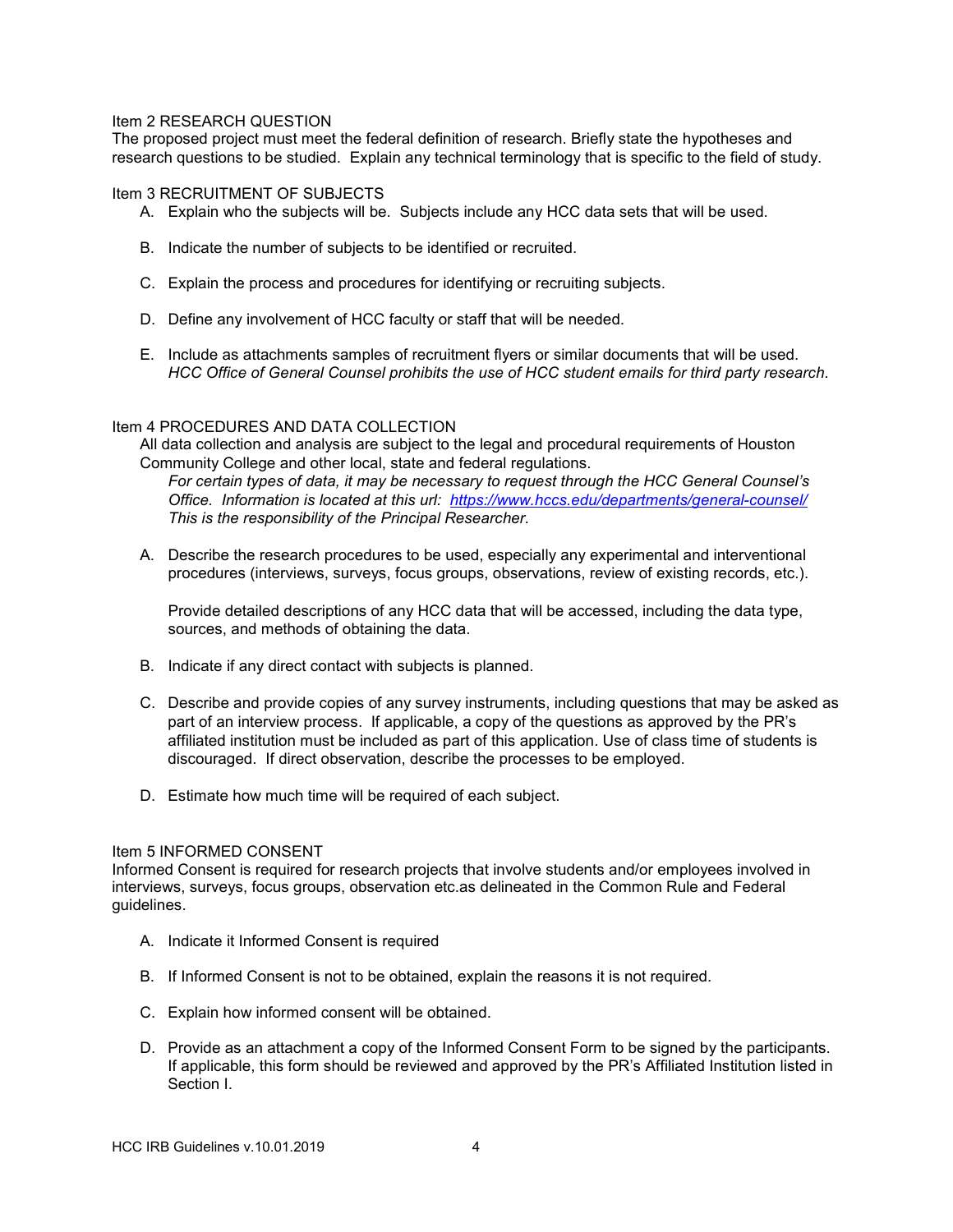### Item 6 USE OF DECEPTION

If deception is to be used, explain clearly how it will be used. Explain why it is integral to the proposed research, how it will be conducted, and how participants will be debriefed.

### Item 7 USE OF HCC RECORDS

Explain any need for paper or electronic data, documents, or records belonging to HCC that will be used. These might include data from HCC's website, files from HCC's PeopleSoft system or other HCC data sources, curriculum materials that have been developed by HCC faculty, student information that is part of on-line courses, student service records, student artifacts, and similar materials.

*For certain types of data, it may be necessary to request through the HCC General Counsel's Office. Information is located at this url: <https://www.hccs.edu/departments/general-counsel/> This is the responsibility of the Principal Researcher.*

#### Item 8 RISK ASSESMENT AND MANAGEMENT

Address all risk factors even though they appear be to minimal.

- A. Describe any foreseeable risks to the subjects involved in the proposed research that may be presented by the procedures stated in the Procedure and Data Collection section, including any physical psychological, social, economic, legal, or confidentiality risks.
- B. Explain and assess the levels of risk (minimal, moderate, high). For each possible risk presented, explain what will be done to minimize such risks. Explain how the researcher will respond to any adverse events, should they occur.
- C. Explain how the subjects will be informed of the risks to which they will be subjected, including informed consent procedures and documents.
- D. Define the possible worst-case scenarios and how they will be minimized. Explain how any adverse effects on subjects will be handled or remedied.

Item 9 COSTS ASSOCIATED WITH PARTICIPATION

Explain any costs to the subjects related to participation in this research.

These costs may include subject's time, including time involved with completing surveys, participating in interviews or focus groups, etc. Include any costs related to transportation or other expectations required of research subjects.

### Item 10 COMPENSATION/REIMBURSEMENT

If any compensation or reimbursement to subjects in this research will be given, explain in detail what these may be. Compensation may include monetary items like gift cards and non-monetary benefits like course credit.

#### Item 11 BENEFITS

Benefits are used to determine the possible impact of the research project.

A. Explain any benefits of this research *to the subjects*, other than any compensation described above.

HCC IRB Guidelines v.10.01.2019 5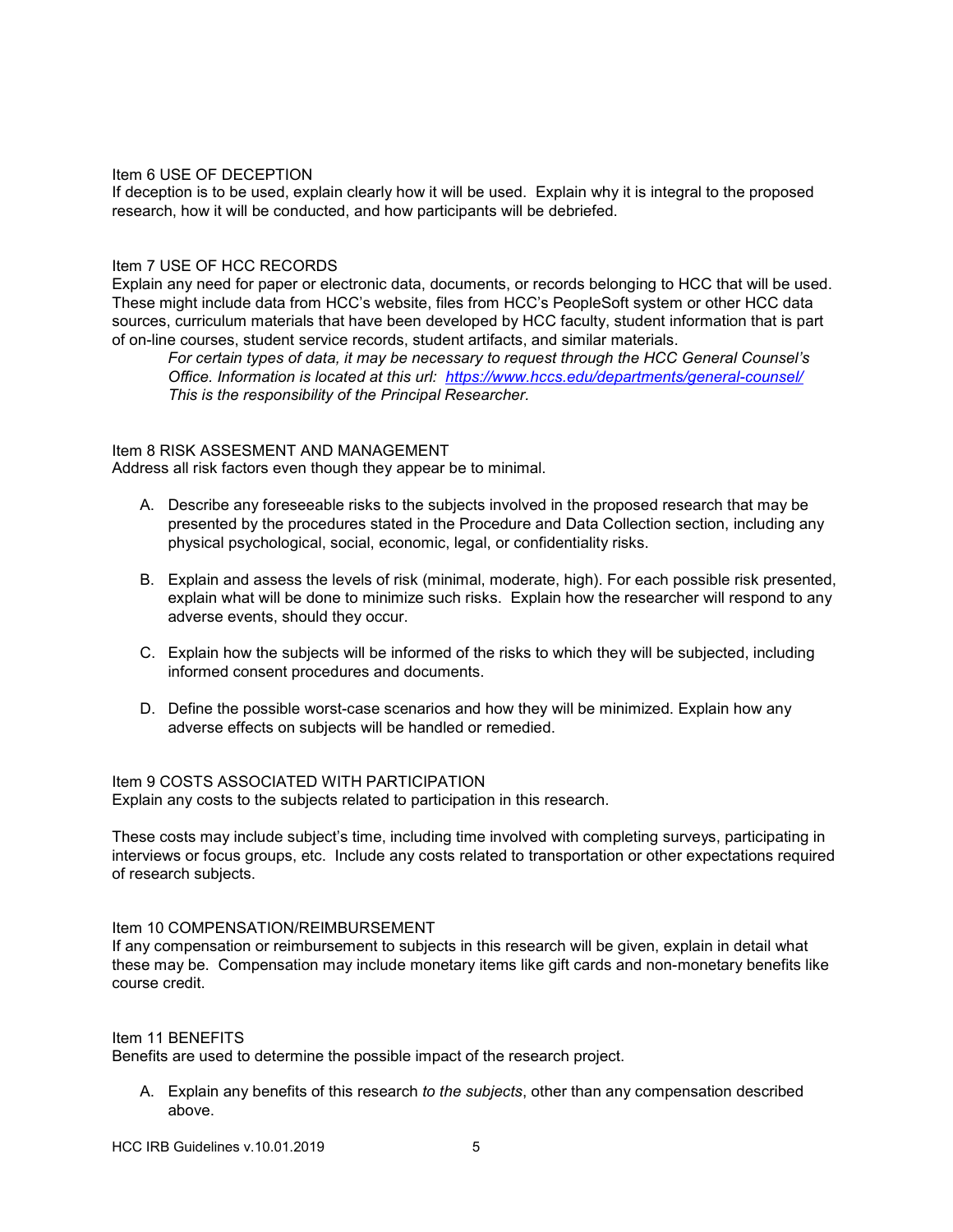- B. Explain how the study will benefit others or contribute to the field of research.
- C. As applicable, describe any benefits to HCC.

# Item 12 CONFIDENTIALITY

- A. Describe the measures taken to maintain the confidentiality of any individually identifiable data. Include any specifications related to social media, videotapes and/or audiotapes of the participants. This must include procedures related to storage and coding of records.
- B. In general all electronically stored personally identifiable data must be encrypted. Security of any personally identifiable information is essential to maintaining confidentially. Explain where the research records will be maintained, who will have access to them, any coding or other steps that will be taken to separate participants' names from research data, and how long individually identifiable data will be retained.
- C. Identify any individual other than the researcher identified in Section I who will have access to any individually identifiable data.
- D. If anyone other than those listed in Section I will have access to individually identifiable data, describe who they are and the purpose of such disclosures.

# Item 13 DISSEMINATION OF DATA/RESULTS

Identify all methods of public dissemination of the results of the research, including but not limited to, professional presentations, meetings, journals, academic conference, thesis or dissertation, etc.

# Item 14 OTHER DOCUMENTATION AND APPROVALS

- A. Indicate if this is part of an agreement or MOU with another institution or is grant-related.
- B. If this is part of an agreement or MOU with another institution or is grant-related explain here and send as an attachment a copy of the completed agreement or MOU.
- C. This relates to review from other Institutional Review Boards. This is a requirement for research related to dissertations or other research related to an individual's educational activities.
- D. This relates to approval from other Institutional Review Boards. This is a requirement for research related to dissertations or other research related to an individual's educational activities.
- E. If the proposed research study has been reviewed and/or approved by another institution's IRB, explain where, why and the outcomes of the review. Provide as attachments copies of any documents that demonstrate approval of the proposed research.
- F. Indicate if the proposed research study will be reviewed and approved by another institution's IRB.
- G. Explain when the review will occur. This is required for research related to dissertations/candidacy projects.